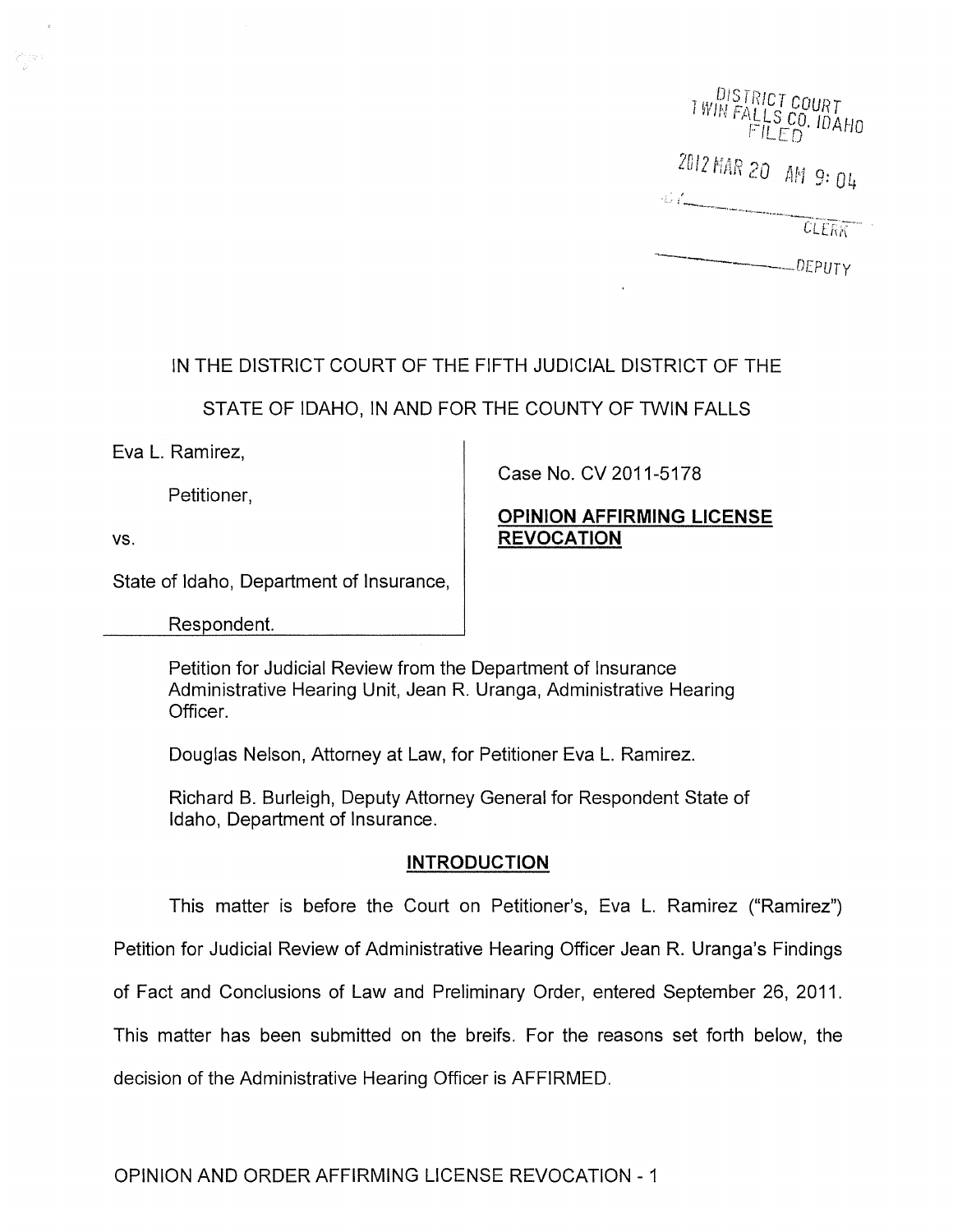## **FACTS AND PROCEDURAL HISTORY**

Ramirez worked as a bail agent and the manager of Aladdin Bail Bond Office, owned by Two Jinn, Inc. ("TJI"), in Twin Falls, Idaho. Her husband, Heriberto Ramirez, (also known as Eddie and hereinafter referred to as "Eddie") worked as a part-time bail agent in the office. Ramirez was issued bail license number 123421 on May 18, 2005. An Aladdin employee reported to TJI concerns about Ramirez and Eddie's time records concerning charged jail fees. T JI responded by initiating an internal investigation. During the investigation, TJI discovered a problem with the jail fees being charged to clients.

On September 2, 2010, following the investigation, TJI terminated Ramirez and Eddie for poor record keeping and falsifying time records. On October 11, 2010 TJI's attorney notified the Department of Insurance of the termination of Eva and Eddie Ramirez and the irregularities in their charges.<sup>1</sup> An Administrative hearing was held on June 13, 2011. At the hearing, the Department of Insurance presented a summary of a total of 41 erroneous charges committed by Ramirez showing that clients were overcharged for the jail fee. The Officer's Findings of Fact and Conclusions of Law were filed on September 26, 2011 finding that Ramirez violated four different Idaho statutes. Accordingly her bail bond license was revoked and a \$1000 administrative penalty was imposed. She seeks judicial review of this decision.

The authority to charge a "jail fee" is governed by statute. I.C. §31-3203 authorizes the sheriff of each county to collect fees for certain services. Jail fees are included in this authorization. Jail fees are charged by the Sheriff or the County where an inmate is being housed at the time bail is posted. In the event the Board of County

<sup>1</sup>Although not particularly germane to this appeal, the Department also presented 3 complete files handled by Eddie and a summary chart showing a total of 28 erroneous charges independent of those committed by Ramirez.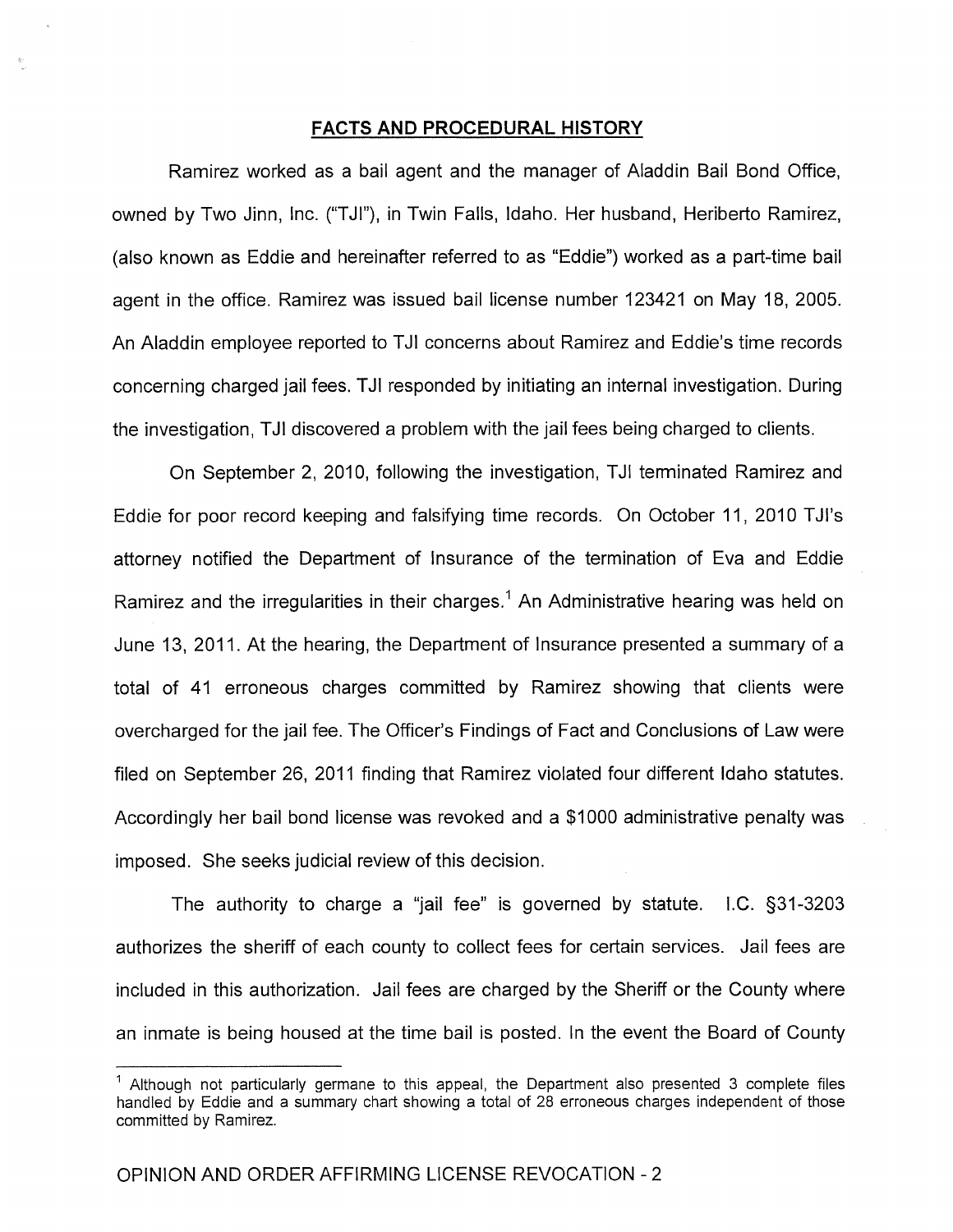Commissioners does not set the fee, the statute specifies the amount the sheriff is authorized to charge "for the taking of a bond or undertaking in a case." The statutorily authorized fee is \$10. However, the amount actually assessed differs from county to county.<sup>2</sup> The fee is required to be paid at the time the inmate is released. If the client does not possess the necessary cash to pay this fee at the time of release, the bail agent pays the fee. Under TJI's structure, the bail agent notifies TJI that such a fee has been paid on a client's behalf, then TJI bills the client for the fee if there is an outstanding obligation. The bail agent is reimbursed by TJI for the amount claimed.<sup>3</sup>

TJI's internal investigation was extensive. Another branch manager, Stephanie Hoagland ("Hoagland"), audited approximately 1089 of the Twin Falls office's files. Hoagland personally reviewed every file from the Twin Falls office that contained a discrepancy for the period of January 1, 2010 to September 2010. She discovered that out of the 348 bonds written by Eva Ramirez, forty-one contained errors involving the amount of the jail fees actually collected by the jail or county compared to the jail fee reported and charged by Ramirez. Three cases showed undercharges and thirty-eight showed overcharges. Hoagland testified the agent pays the jail fees and then it is the agent's responsibility to enter the amount of the fees in the computer. The client is billed for the jail fee and the agent is then reimbursed by TJI for the jail fees they enter in the computer as being paid. The record is not clear how this reimbursement occurs. In some cases the bail agent is reimbursed from "petty cash." In other cases it appears

 $2$  It is not clear from the Agency record whether the fees vary from county to county because county commissioners have passed a resolution deviating from the statute, or whether individual jailers may be erroneously charging fees contrary to the statute.

Following the discrepancies discovered in this case, TJI has restructured how these fees are reimbursed. The bail agent must now provide a receipt from the county showing the amount paid to the jail at the time of release before the amount is billed to the client or reimbursed to the bail agent.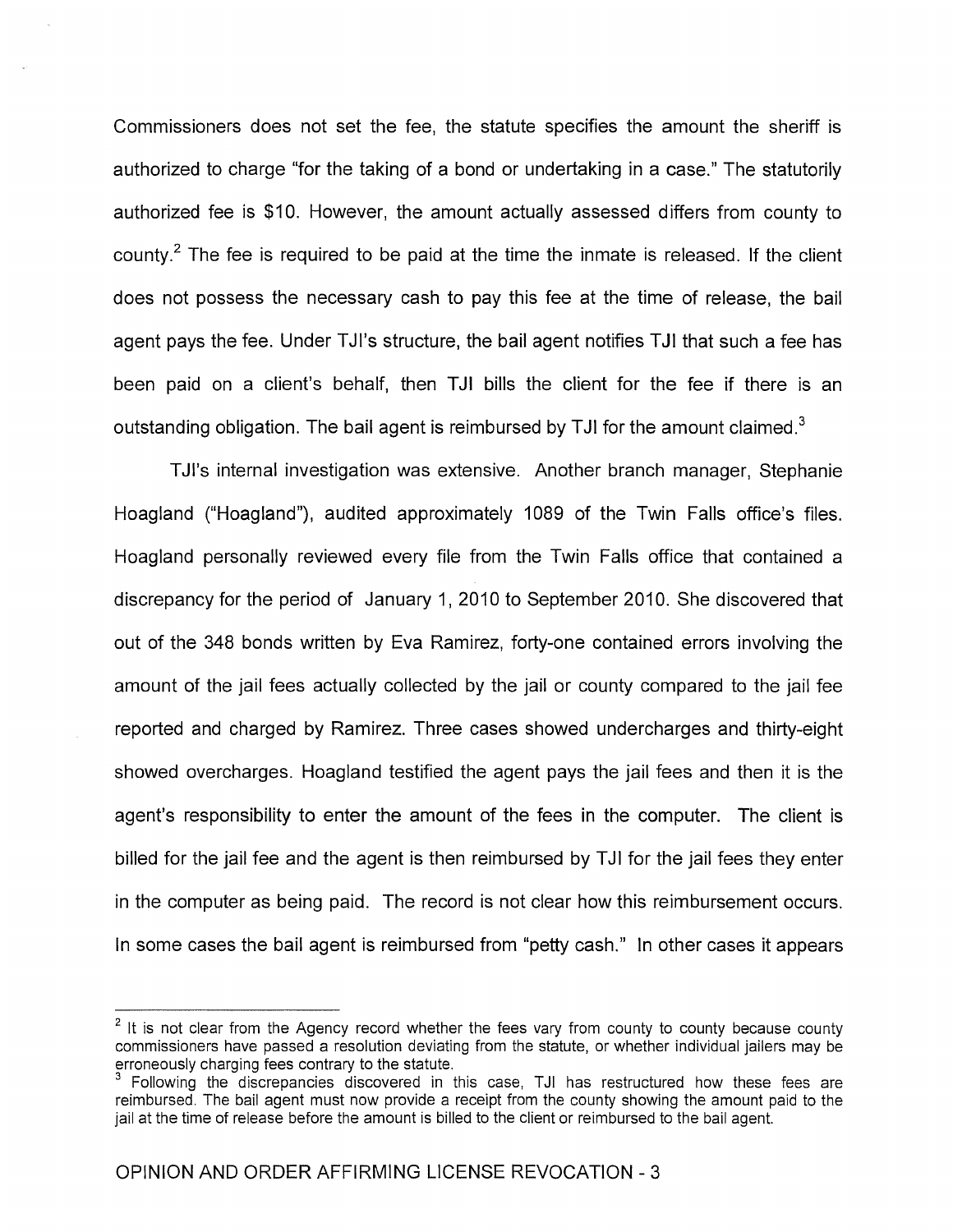that the bail agent may be reimbursed from TJI at a later date. In any event it is undisputed that Ramirez was actually reimbursed for the overcharges. The overcharges resulted in a total loss to clients of \$605. The overcharged amounts ranged from \$5 to \$85 with the average charged being \$10 per client. Ramirez concedes that she "occasionally" overcharged customers. See petitioner's brief, p. 3.

Based upon the evidence, the Hearing Officer concluded that Ramirez had committed four law violations: (1) violation of Idaho Code section  $41-1016(1)(d)$  by misappropriating or converting monies received during an insurance transaction; (2) violation of Idaho Code section  $41-1016$ ()(h) by using fraudulent or dishonest practices or demonstrated incompetence, untrustworthiness or financial irresponsibility which was a source of injury or loss to the public; (3) violation of Idaho Code section 41-1042 by collecting money in a bail transaction not authorized by statute; and (4) violation of Idaho Code section 41-1323 by willfully collecting jail fees in excess of fees charged by the jail. Based upon these violations and as authorized by Idaho Code sections 41- 1016(1) and 41-117 and the hearing officer's findings, the Department revoked Ramirez's resident bail agent license and imposed a \$1,000 fine. Ramirez timely sought Judicial Review of the decision to the District Court.

#### **GOVERNING AUTHORITY**

Judicial review pursuant to the Administrative Procedures act permits reversal or modification of an Agency decision only under limited circumstances. I.C. § 67-5279(3) (d). Such circumstances include instances where an agency's findings, inferences, conclusions or decisions: (a) violate statutory or constitutional provisions; (b) exceed the agency's statutory authority; (c) are made upon unlawful procedure; (d) are not supported by substantial evidence in the record; or (e) are arbitrary, capricious, or an

## OPINION AND ORDER AFFIRMING LICENSE REVOCATION - 4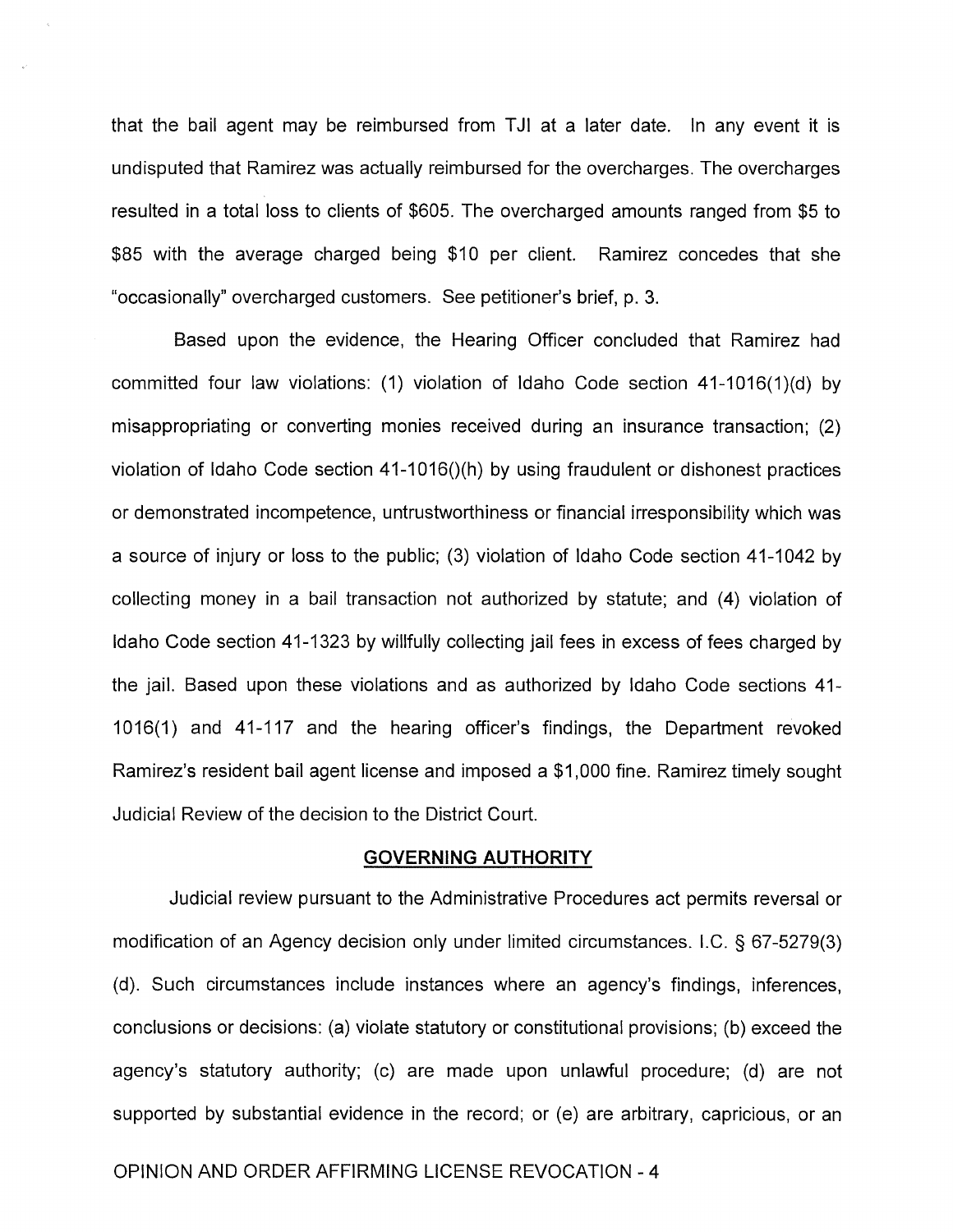abuse of discretion. I.C. § 67-5279(3). Judicial review of administrative orders is confined to the record. St. Luke's Magic Valley Regional Med. Ctr., Ltd. V. Bd. Of County Comm'rs of Gooding County, 149 Idaho 584,587,237 P.3d 1210, 1213 (2010). The reviewing court may not substitute its judgment for that of the administrative agency on questions of fact. I.C. § 67-5279(1). The court must defer to the agency's findings of fact unless such findings are clearly erroneous. Castaneda v. Brighton Corp., 130 Idaho 923, 926, 950 P.2d 1262, 1265 (1998). A reviewing court will uphold an agency's finding of fact if supported by substantial and competent evidence. St. Luke's, 149 Idaho at 586, 237 P.3d at 1213. It is the burden of the party contesting an administrative agency's decision to show the agency's decision was unsupportable and to establish that a substantial right has been prejudiced. Wheeler v. Idaho Department of Health and Welfare, 147 Idaho 257, 260, 207 P.3d 988, 991 (2009).

 $\overline{\bullet}$ 

### **ISSUE PRESENTED**

1. Was the hearing officer's decision supported by substantial evidence in the record as required by Idaho Code § 67-5279(3).

### **ANALYSIS AND DECISION**

- 1. The Administrative Hearing Examiner's decision was supported by substantial evidence.
	- **A. Violation of Idaho Code Sections 41-1016(1)(d), 41-1016(1)(h), and 41- 1042(1)**

Ramirez was found in violation of Idaho Code section 41-1016(1)(d) which prohibits "improperly withholding, misappropriating or converting any moneys or properties received in the course of doing insurance business." As noted during TJI's investigation, 41 out of 348 bonds written by Ramirez contained improper charges, 38 of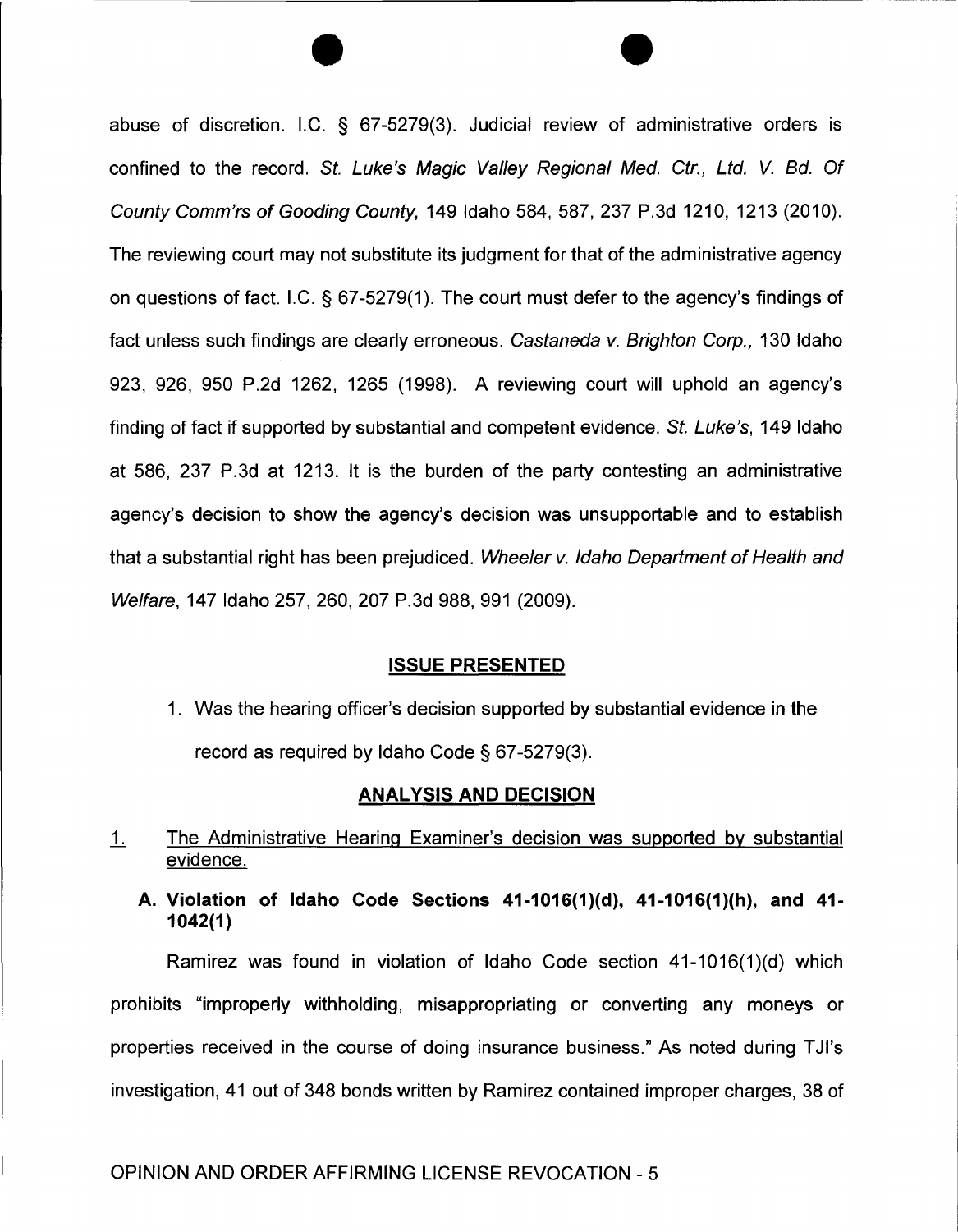which were overcharges. This equated to \$605 in overcharges. Ramirez was reimbursed for that amount. Clients were billed for this amount. There is no evidence in the record that Ramirez made any effort to return the overage amounts to her clients or TJI. Since the money was kept as her own, Ramirez improperly misappropriated client payments. Substantial and competent evidence was provided to the Hearing Officer to support such a finding.

Ramirez was also found in violation of Idaho Code Section 41-1016(1)(h) which prohibits "using fraudulent, coercive Qr dishonest practices, or demonstrating incompetence, untrustworthiness or financial irresponsibility, or being a source of injury and loss to the public or others, in the conduct of business in this state or elsewhere." As noted, the evidence presented at the hearing demonstrates that 41 out of 348 bail bonds written by Ramirez during the relevant period contained improper charges, 38 of which were overcharges. Certainly overcharging is a dishonest practice. As a bail agent, Ramirez is responsible for the actions of anyone acting on her behalf in regard to her bail transactions. See Idaho Code § 41-1045. Overcharging the jail fees was incompetent and caused harm to the 38 individuals who paid unnecessary fees. The Officer stated in Findings of Fact No.15 that "even if the overcharges were not intentional, they represent egregious and serious errors in record keeping detrimental to the clients." Sufficient evidence was provided to support a finding that Ramirez violated this statute.

The third violation found by the hearing officer involved Idaho Code section 41-1042, which provides:

Collections and charges permitted.  $-$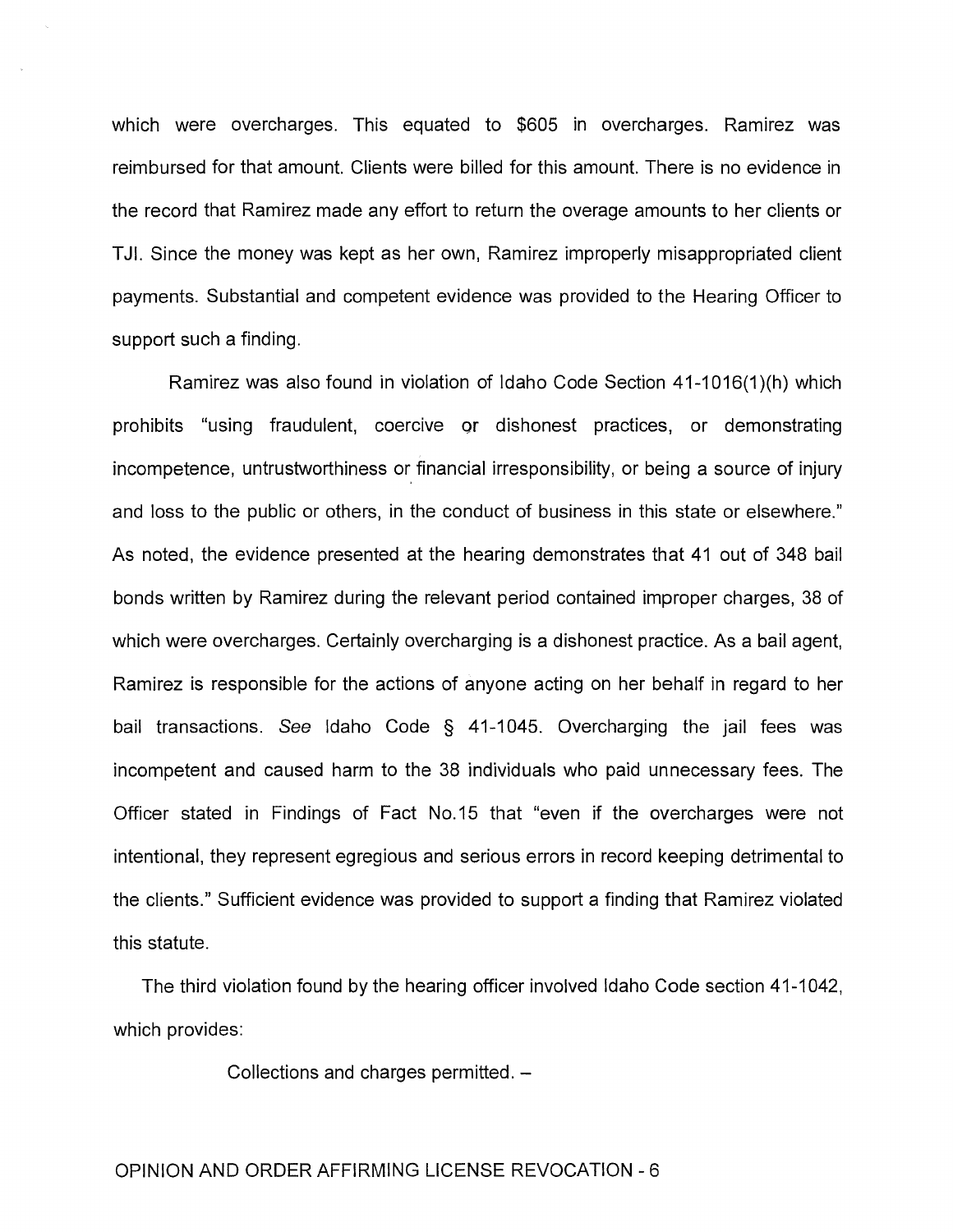(1) Notwithstanding any other provision of this chapter, a bail agent in any bail transaction shall not, directly or indirectly, charge or collect money or other valuable consideration from any person except for the following:

(a) To pay premiums at the rates established by the insurer;

(b) To provide collateral;

(c) To reimburse the bail agent for actual expenses incurred in connection with the bail transaction, limited to the following:

> (i) Expenditures actually and reasonably incurred to verify underwriting information or to pay for notary public fees, recording fees, or necessary long distance telephone or telegram fees; provided however, that the total of all such expenditures reimbursed shall not exceed fifty dollars; and

> (ii) Travel expenses incurred more than twentyfive miles from a bail agent's place of business ...

(2) Except as permitted under this section, a bail agent shall not make any charge for his service in a bail transaction and the bail agent shall fully document all expenses for which the bail agent seeks reimbursement.

The Hearing Officer found that Ramirez was in violation of this statute since she

had collected money not expressly permitted by the statute. Ramirez caused fees that were never rightfully incurred to be charged to clients. Charging these fees is a violation of the statute. Sufficient evidence was presented to show that the overcharges were billed to and collected from clients. Evidence was also presented showing how Ramirez was reimbursed for money that she did not pay to the jails. This evidence is substantial and supports a finding of a violation of this statute.

Ramirez argues that these violations are not supported by substantial evidence since there is no evidence in the record to show that she acted willfully or intentionally. She argues that the incorrect charges were mistakes which should be excused since the jail fee system differs in each county. While the facts do show that the fees could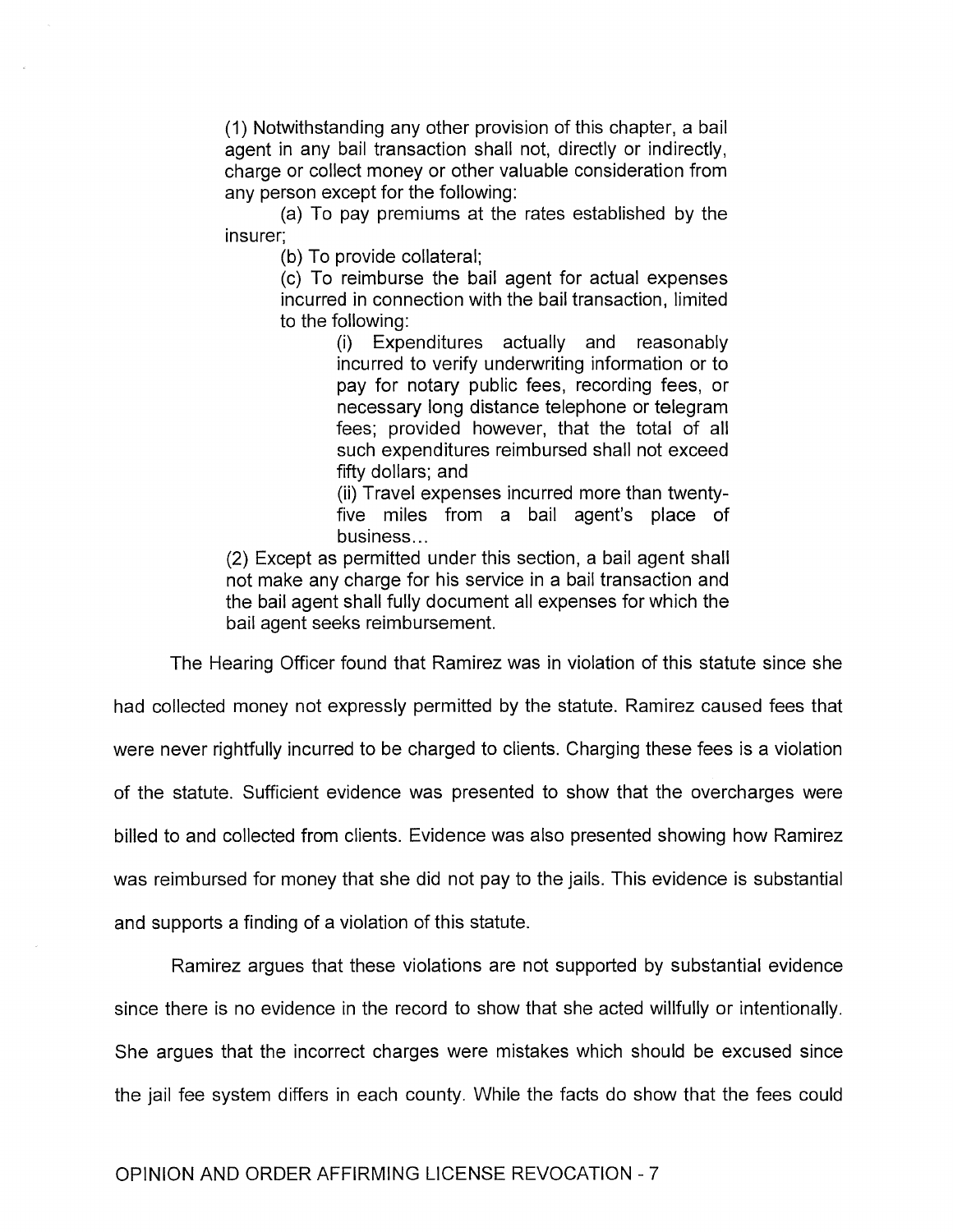vary, none of the three statutes discussed above requires any intent, willfulness, or knowledge. Ramirez argues that the computer system and other employees' actions contributed to the errors, which may also be true. However, the Idaho Code states that "the bail agent is responsible for the actions of the bail agent's employees, contractors and agents acting on the bail agent's behalf in relation to bail transactions and matters arising out of bail transactions." I.C. § 41-1045. Since Ramirez holds the bail agent license, she is ultimately responsible for any actions taken on bonds she has written. In addition she was the acting office manager during the relevant times in this case. Her argument that another employee entered some of the data in the computer does not absolve her of liability under any of these three statutes. Therefore, the mistakes of others or complications of the system fail to provide a defense to her actions.

Substantial evidence was presented to show that Ramirez did in fact overcharge clients in 38 cases, causing her clients to be billed and her to be reimbursed for money which was never actually paid out, \$605 in total, an act which violates Idaho Code sections 41-1016(d)(1), 41-1016(1)(h), and 41-1042(1). The Hearing Officer's decision to revoke Ramirez's license and impose a fine based on these three violations is supported by substantial and competent evidence and is upheld.

### B. **Violation of Idaho Code Section 41-1323**

Ramirez was found in violation of Idaho Code section 41-1323(2). It reads in part, "No person shall willfully collect as a premium or charge for insurance any sum in excess of the premium or charge applicable to such insurance, and as specified in the policy, in accordance with the applicable classifications and rates as filed with and approved by the director." I.C. § 41-1323(2). The term willful is not defined in Title 41,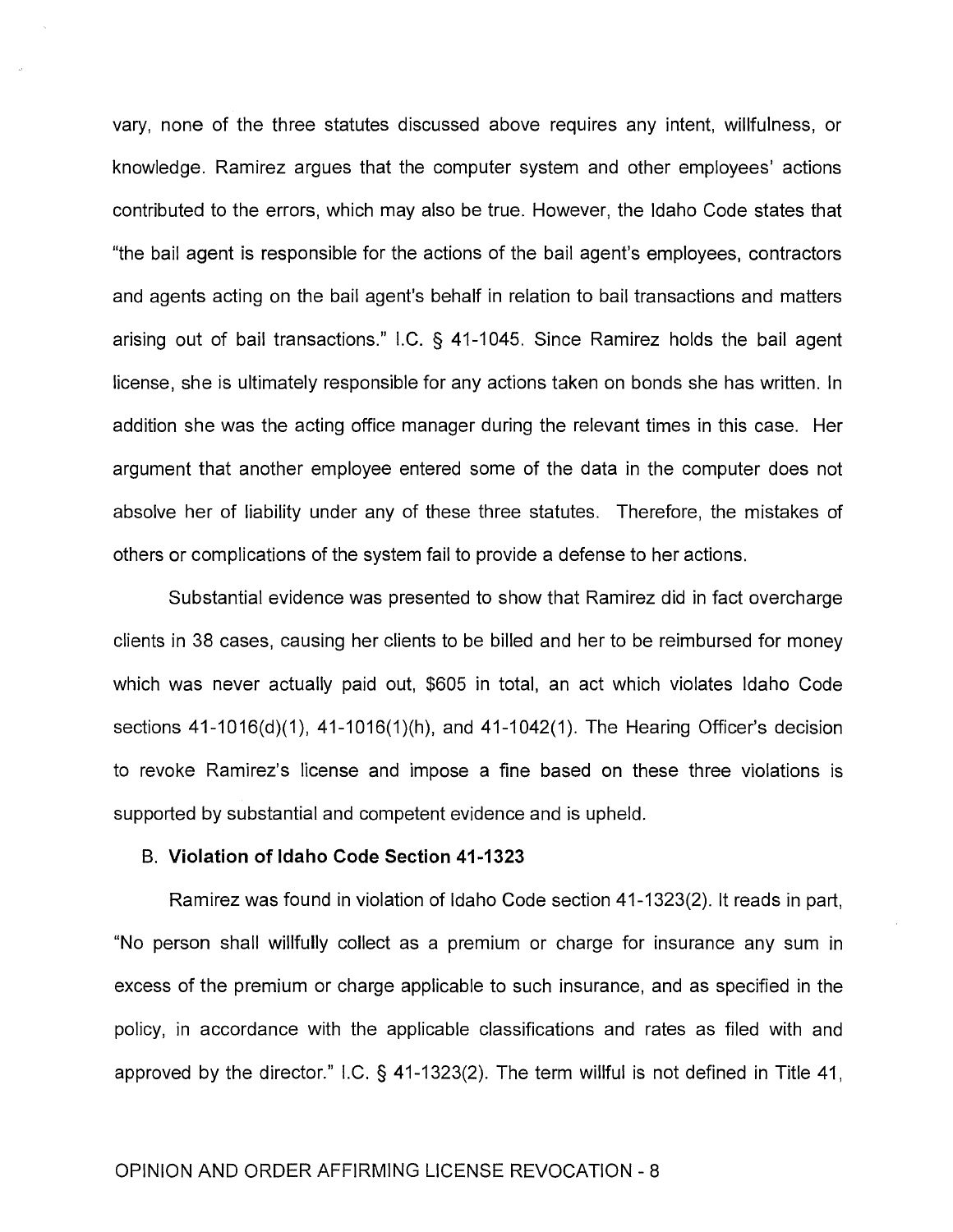chapter 13. The state argues it should be defined as in chapter 14, which relates to the regulation of property insurance rates. Idaho Code section 41-1436(5) defines willful "in relation to an act or omission which constitutes a violation of this chapter [to] mean with actual knowledge or belief that such act or omission constitutes such violation and with specific intent nevertheless to commit such act or omission." Accepting the Department's argument, Ramirez had to have specific intent to charge the unauthorized fees. There is substantial evidence in the record to support such a finding.

Ramirez argues that her mistakes cannot be a willful violation. First, she argues that other employees were usually responsible for entering the fees into the computer system, known as SMA. She also argues that there is no evidence of willfulness because in addition to overcharging clients, there are also instances where clients were undercharged. She argues this undermines the theory that she was conspiring to defraud clients. Contrary to Ramirez's argument, at the administrative hearing, Ms. Hoagland testified,

If I were to collect \$105 from a client in a field, and when I post that bond I realize I have only paid one \$10 jail fee, then I would know there is a \$10 difference. And even giving it back to you—you know, if I were to give it to Roger to enter, it is up to the person who paid that fee as the person who is getting the reimbursement on that fee, as well. So they would know when they are receiving more money than what they paid that there is a discrepancy. If the \$10 came out of Eva's pocket she needs to replenish it. So she writes in a jail fee slip acknowledging. And that corresponds to the jail fee in SMA. And she would receive that replenishment. Even if Paulette entered the entire file for her.

Stephene Hoagland 122-123.

This testimony establishes that no matter who finally entered the fee into the computer program, Ramirez was the one who claimed that cash was paid at the jail. Hoagland's testimony also demonstrates that there are several points at which Ramirez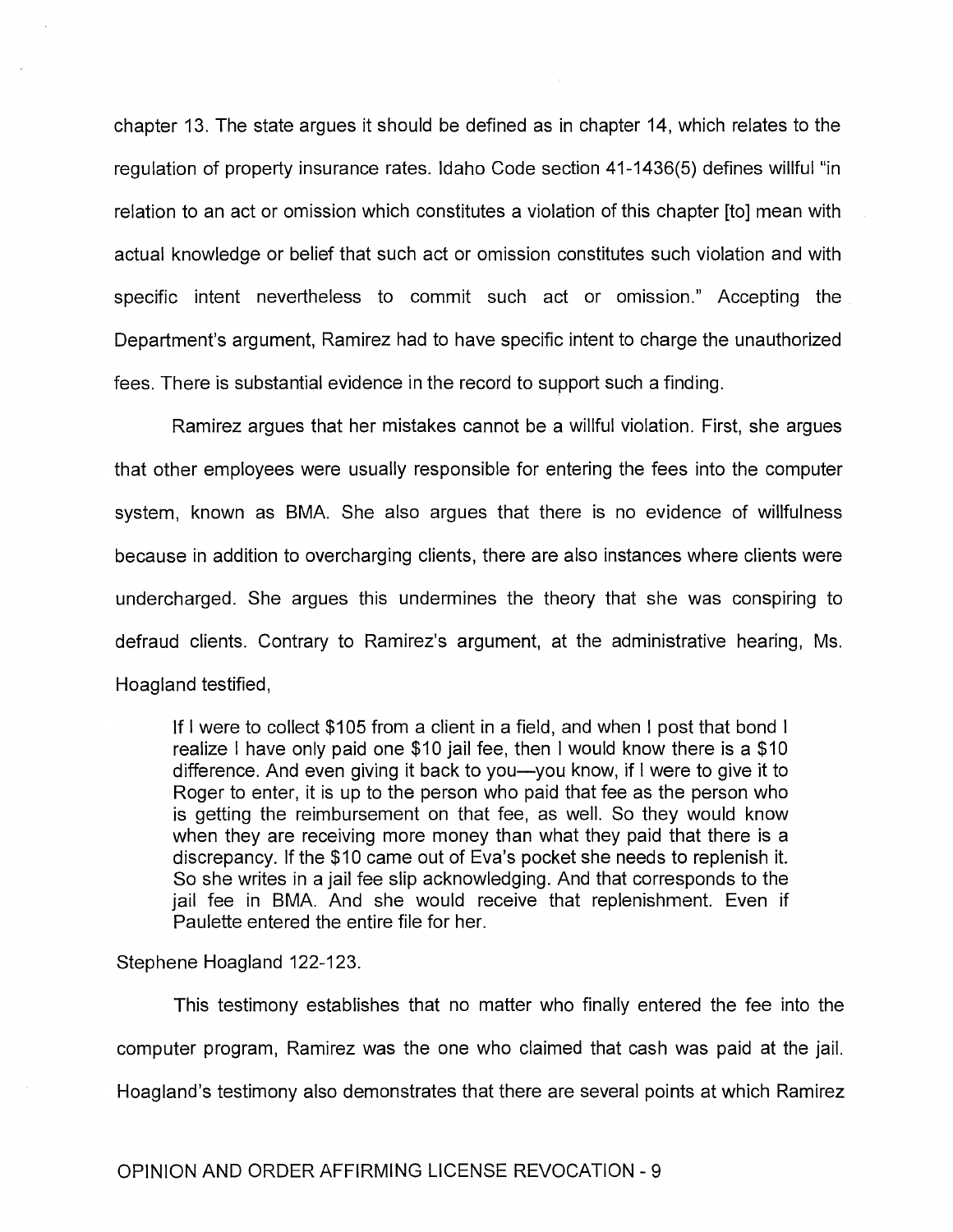should have become aware of her mistaken charging: when collecting money from the client for payment, when reviewing the data entered by someone else, when comparing a jail fee slip with the computer entry, and when actually being reimbursed for the payment. Yet, upon 38 occasions, Ramirez failed to notice, modify, correct, or refund the jail fee charged to clients, ultimately resulting in a personal financial gain. The mere number of erroneous transactions is sufficient to support the hearing officer's determination of "willfulness."

Ramirez argues that the Department was required to prove that she had a plan or scheme to defraud. The statute does not require proof that Ramirez conspired to defraud clients. Rather, it prohibits the willful collection of fees not expressly permitted by the law. Substantial and competent evidence demonstrates that Ramirez did collect such fees and that she did so willfully by knowingly collecting the fees despite the prohibition of Idaho Code section 14-1323. It is largely irrelevant why the overcharges occurred unless Ramirez truly made a mistake. But the record does not support her assertion of mistake. The fact of 41 overcharges militates against a finding of mistatke it this case. It is also unpersuasive to this court that the overcharges were only small amounts, averaging \$10, or that Ramirez shorted herself in three cases. She was reimbursed 38 times for a fee that she willfully overcharged her clients. The Hearing Officer's findings for the statutory violation are supported by substantial evidence.

#### **CONCLUSION**

Ramirez has failed to demonstrate that the Hearing Officer's decision was unsupported by substantial evidence. This Court finds that the Hearing Officer's Conclusions of Law, finding four violations, are supported by substantial and competent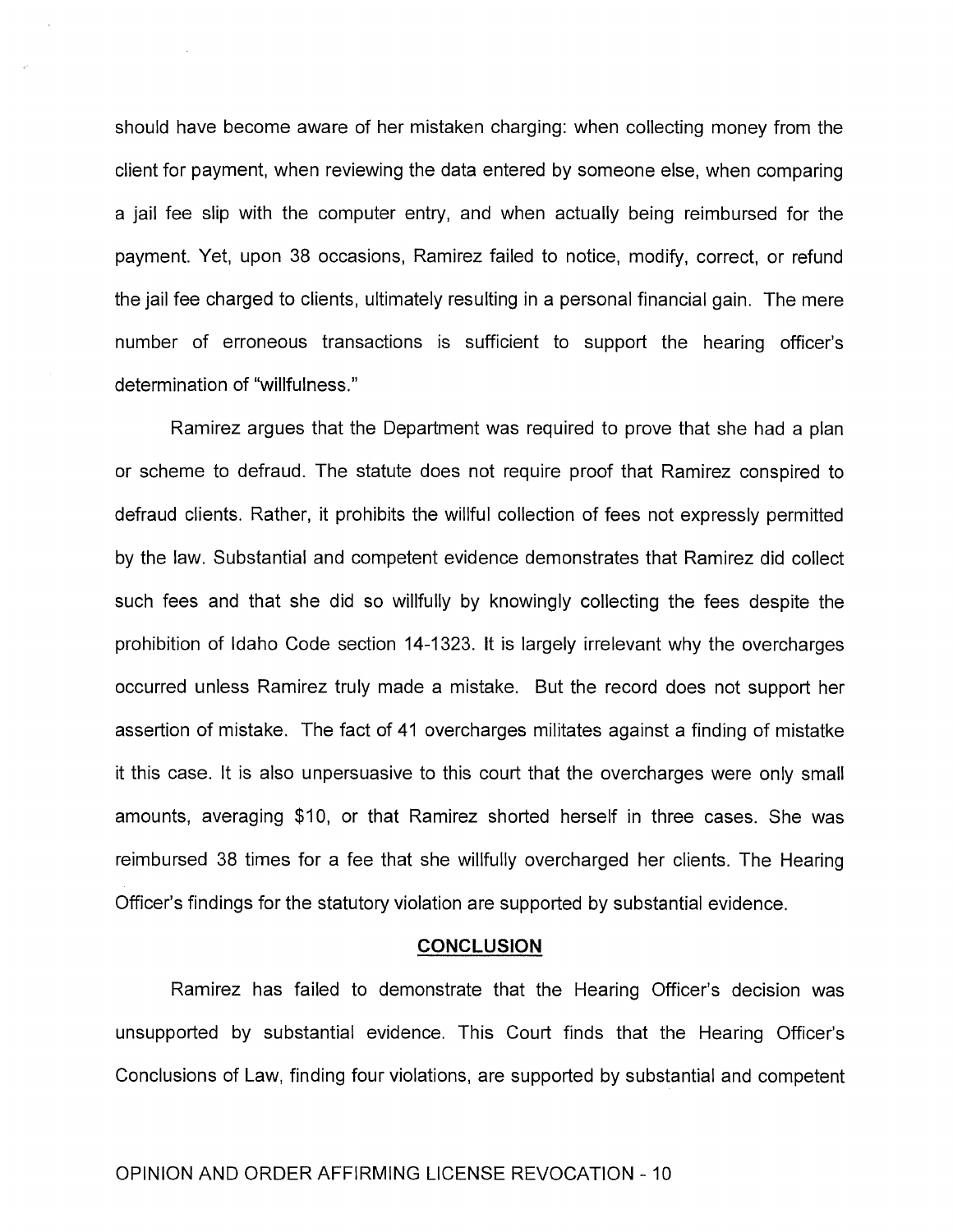evidence. THEREFORE, IT IS HEREBY ORDERED that the decision of the Administrative Hearing Officer is AFFIRMED.

 $\hat{k}$ 

DATED this 20 day of March, 2012. Randy J. Stol<br>District Judge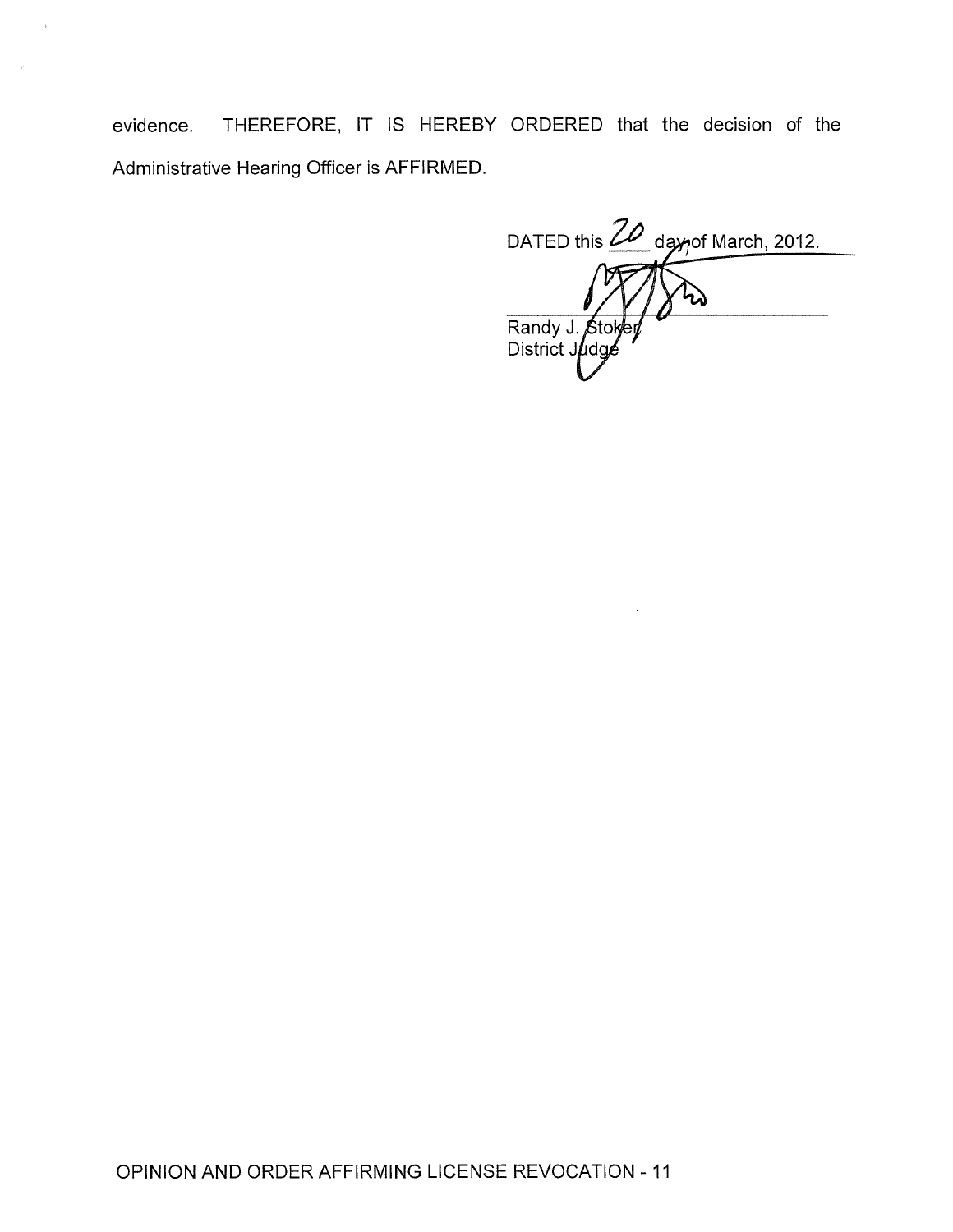## **CERTIFICATE OF SERVICE**

I hereby certify that on the  $\cancel{\Delta\!O}$  day of March, 2012, I caused to be served a true and correct copy of the foregoing, by the method indicated below, and addressed to the following:

Douglas Nelson The Roark Law Office 409 N. Main St. Hailey, Idaho 83333

(^) U.S. Mail ( ') Hand delivered ( ) Faxed ( ) Court Folder

Richard B. Burleigh Deputy Attorney General State Of Idaho, Department of Insurance 700 W. State Street, 3rd Floor PO Box 83720 Boise, Idaho 83720-0043

 $X$ U.S. Mail ( ) Hand delivered ( ) Faxed ( ) Court Folder

Sharice Cooper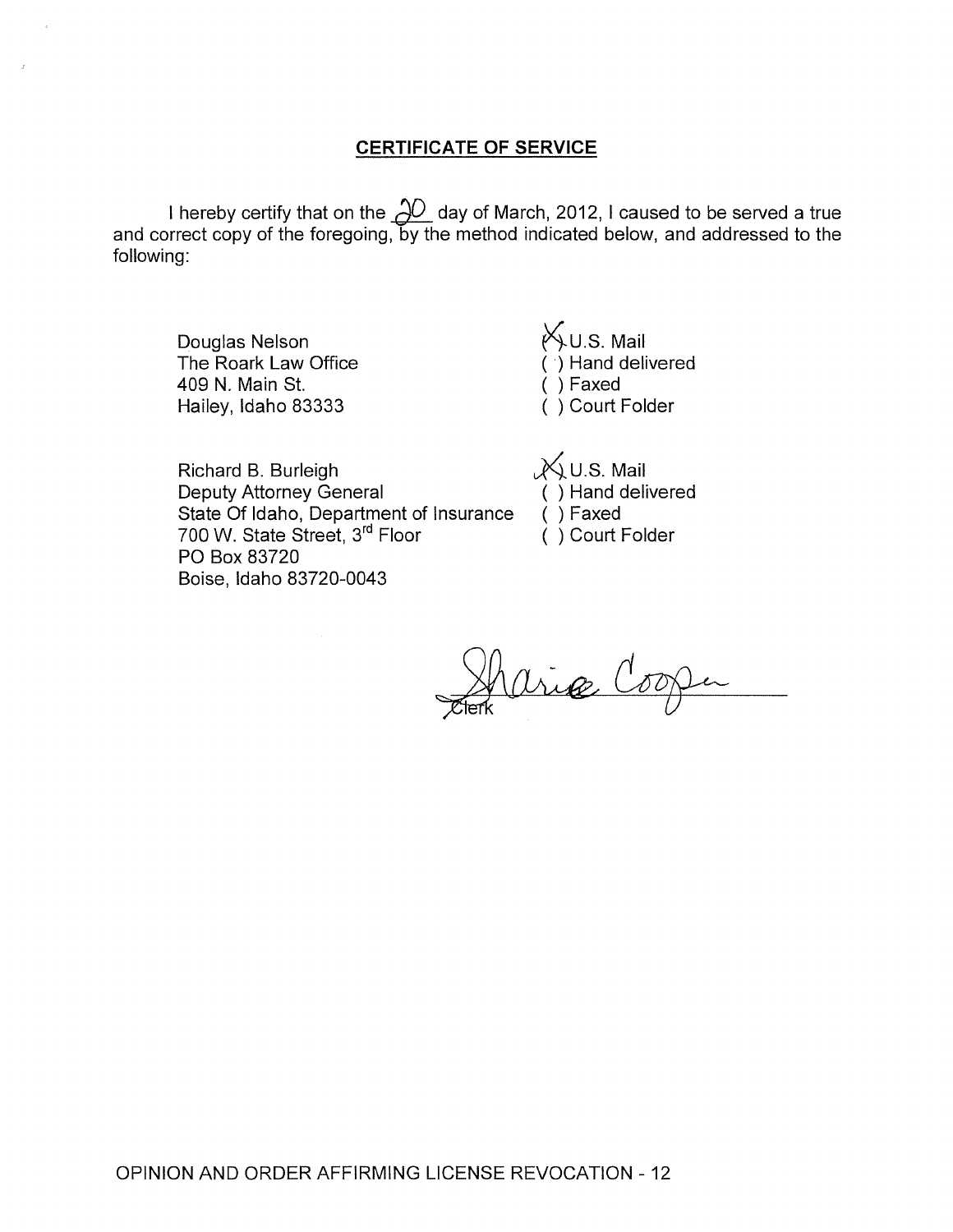FILED

JEAN R. URANGA Hearing Officer 714 North 5th street P.O. Box 1678 Boise, Idaho 83701 Telephone: (208) 342-8931 Facsimile: (208) 384-5686 Idaho State Bar No. 1763

SEP 27 2011

Department of Insurance State of Idaho

#### BEFORE THE DIRECTOR OF THE DEPARTMENT OF INSURANCE

STATE OF IDAHO

) ) ) ) ) )

In the Matter of: EVA L. RAMIREZ, Resident Bail Agent License No. 123421,

-------------------------------)

Docket No.18-2667-11

HEARING OFFICER'S FINDINGS OF FACT, CONCLUSIONS OF LAW AND PRELIMINARY ORDER

This matter came on for hearing before the designated Hearing Officer, Jean R. Uranga, on June 13, 2011. Eva L. Ramirez appeared by and through her attorney of record, Douglas Nelson, and the Department of Insurance appeared in person and by and through its Deputy Attorney General, Richard Burleigh. The evidentiary hearing was consolidated with the case involving Heriberto "Eddie" Ramirez, who also appeared in person and by an through his attorney of record, Anthony Valdez. Following the evidentiary hearing a briefing schedule was established. The Department's Final Reply Brief was received August 22, 2011.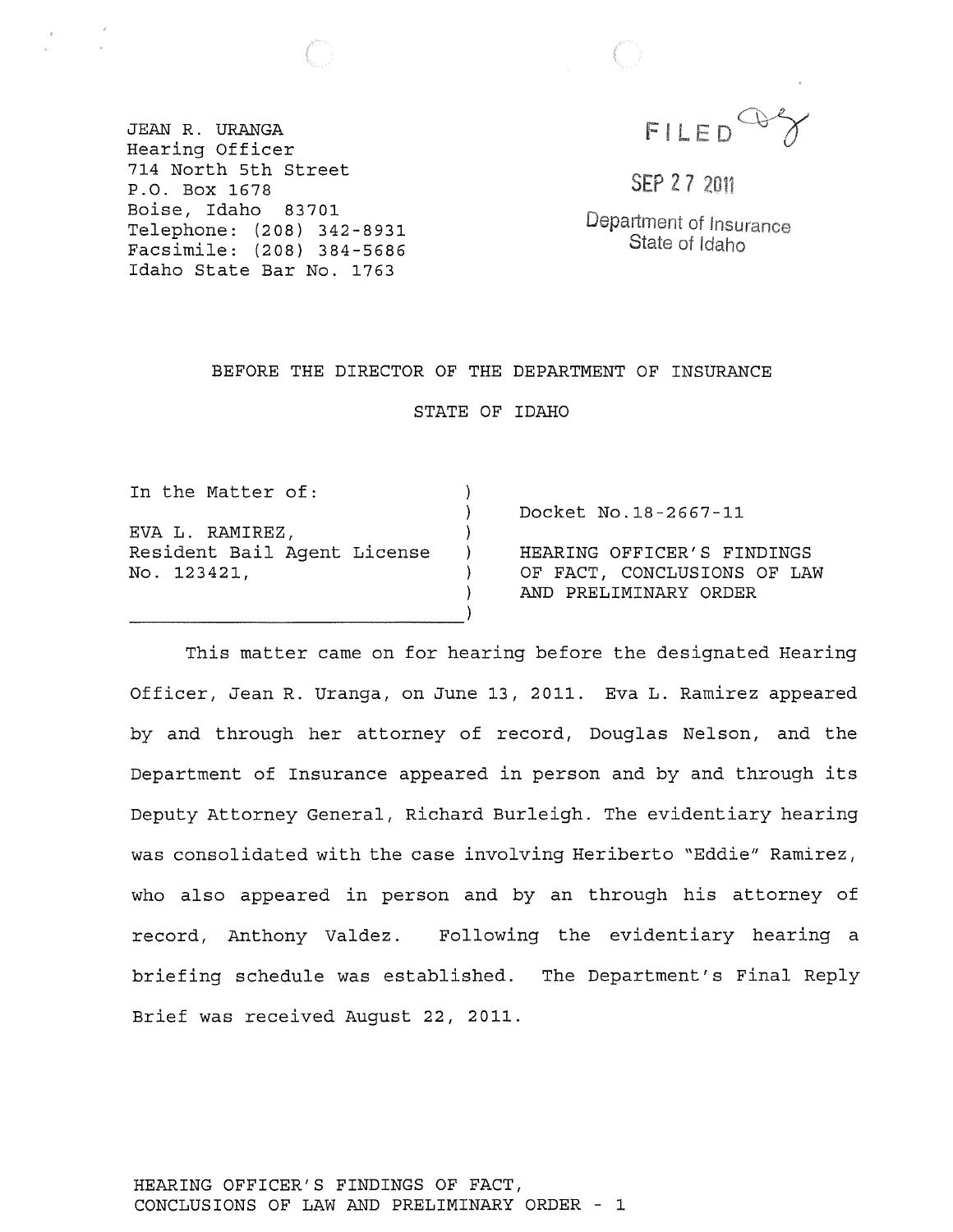## **FINDINGS OF FACT**

1. Eva L. Ramirez and Heriberto Ramirez, also known as Eddie, are husband and wife. Eva Ramirez was a bail agent and the manager of the Aladdin Bail Bond office, owned by Two Jinn, Inc., in Twin Falls, Idaho. Eddie worked as a part-time bail agent. Eva was issued License No. 123421 on May 18, 2055. Eddie was issued License No. 133154 on January 1, 2006.

2. Roger Hayes testified he is the Director of Business Development for Two Jinn, Inc. Two Jinn received information from an Aladdin employee regarding alleged irregularities in the operation of the bail bond business by Eva and Eddie Ramirez. Two Jinn initiated an internal investigation, including speaking to involved employees and obtaining sample files. The concerns included allegations that there was a problem with the jail fees being charged to clients and that Eddie was getting credit for bonds written by Eva. Many of the bonds credited to Eddie showed he was working another job on the days some bonds were written. Eva and Eddie were terminated by Two Jinn for poor record keeping and falsifying time records. Eva and Eddie were fired September 2, 2010.

3. As part of their investigation, Two Jinn had Stephanie Hoagland, the Branch Manager for their Boise office, audit the bond files written out of Two Jinn, Inc.'s Twin Falls office. Ms. Hoagland reviewed approximately 1089 files covering January 1, 2010, to late September, 2010 and found that, in several cases,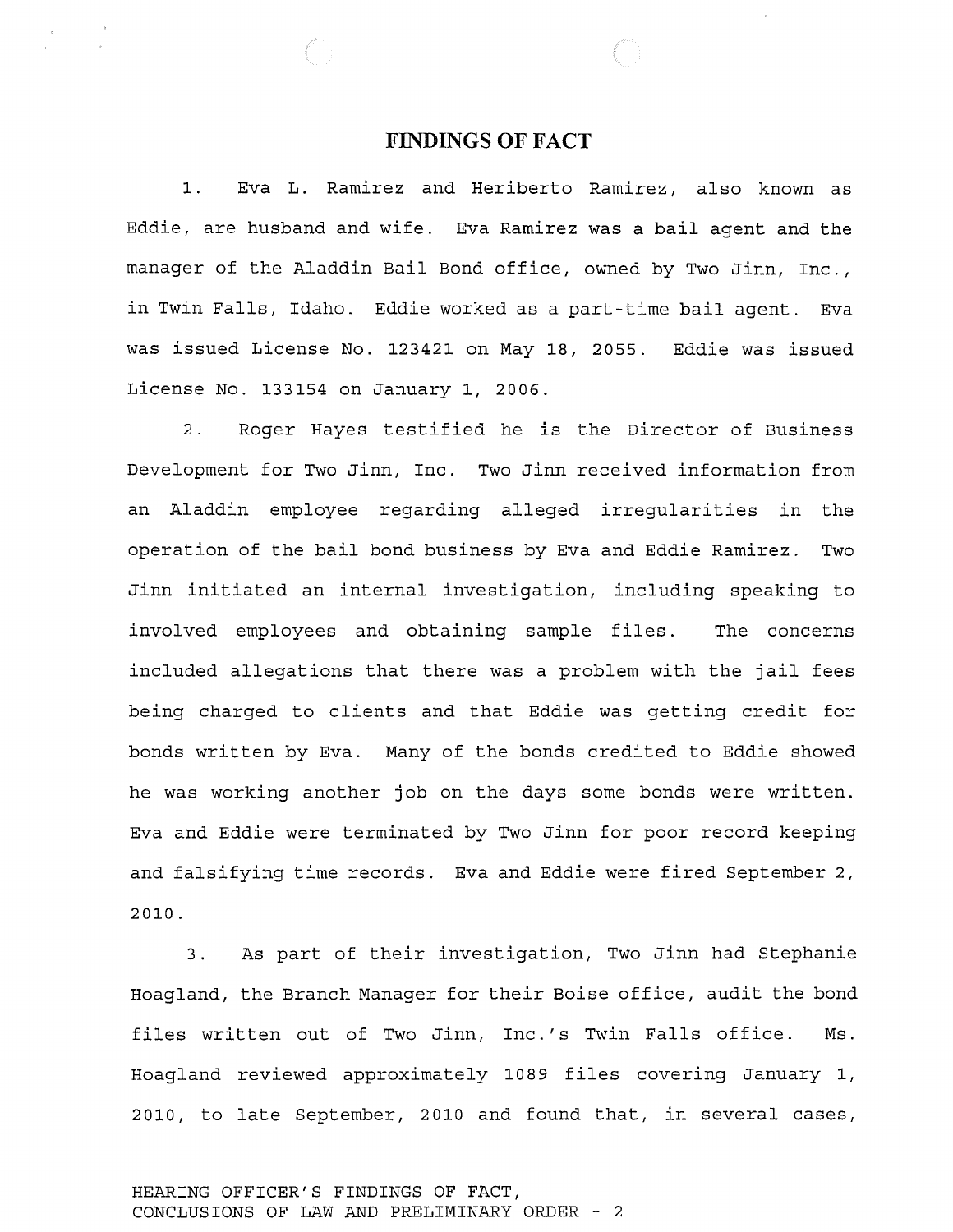jail fees were incorrectly charged to clients. Ms. Hoagland checked with the respective counties to determine what jail fees were actually collected by the counties for each bond and checked the bond files to determine what fees were charged to the client. She found multiple discrepancies. Ms. Hoagland testified the agent pays the jail fees and then it is the agent's responsibility to enter the amount of the fees in the computer. The client is billed for the jail fee and the agent is then reimbursed by Two Jinn for the jail fees they enter in the computer as being paid. Each county has different amounts for jail fees.

4. Exhibit I, prepared by Don Jackson, an internal auditor for Two Jinn, is a summary of Two Jinn's audit findings. They found that, with respect to the 348 bonds written by Eva Ramirez, Eva had forty-one cases with errors in the amount of the jail fees actually collected by the county and the jail fee reported and charged by Eva. Three cases were undercharges and thirty-eight were overcharges. This resulted in overcharges to clients in thirty-eight cases in the total amount of \$605. The overcharges were amounts ranging from \$5 to \$85 with most being in the range of \$10 per client.

5. With respect to 314 bonds written in the name of Eddie Ramirez, there were errors in the amount actually paid to the county and the amount reported and charged to the client in twentyeight cases. Two of these cases were undercharges and twenty-six were overcharges. The overcharges to clients were in the total amount of \$235. In Eddie's cases, the overcharges were in the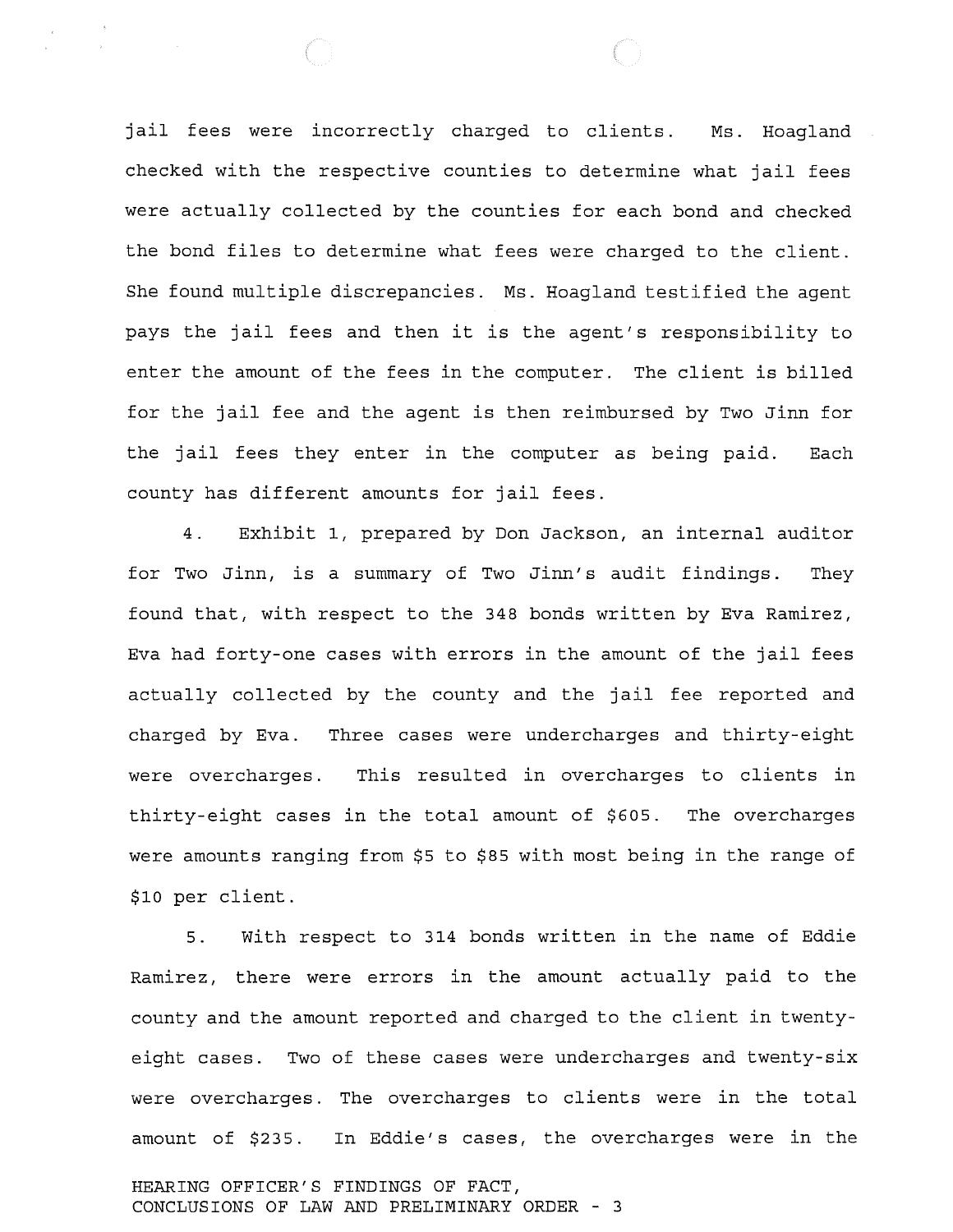range of \$5 to \$10.

6. Dale Freeman, an investigator with the Department of Insurance, selected six (6) files to be used as representative exhibits.

7. Exhibit 2 is a bond file for Fred crist. Ms. Hoagland's audit shows that Gooding county was paid \$25 for jail fees, but Eva Ramirez reported jails fees of \$30 which was then the amount charged to the client for "jail fees". (Pages 15 and 16.) A receipt signed by Eva shows receipt from the client of a check for \$100 on August 2, 2010, for two bond fees of \$35 each and \$30 for jail fee. (Page 32.) Eddie was credited for this bond, but Eva signed the client receipt and entered the jail fee and bond information into the computer. The typed agent name on the Bond Receipts is Eva, but Eddie's name was added in handwriting. (Pages 33 and 34.)

8. Exhibit 3 is the bond file related to Sophia Garza. Page 38 shows that Eva Ramirez made the computer entry which claimed the "jail fee" was \$20. Page 62 is a receipt from the county which shows that, in fact, only \$10 was paid for the jail fee. Two Jinn refunded the \$10 difference to the client. (Page 40.) Eddie was credited with and signed this bond, but Eva's name also appears on the bond as the bail agent. (Page 65.)

9. Exhibit 4 is the bail file for Ajbin Hadzialijagic. The Court repository page found at Page 69 of Exhibit 4 shows that jail fees were paid by Aladdin Bail Bonds in amount of \$10 cash on July 7, 2010. Page 71 indicates the client was charged \$20 for the jail HEARING OFFICER'S FINDINGS OF FACT, CONCLUSIONS OF LAW AND PRELIMINARY ORDER - 4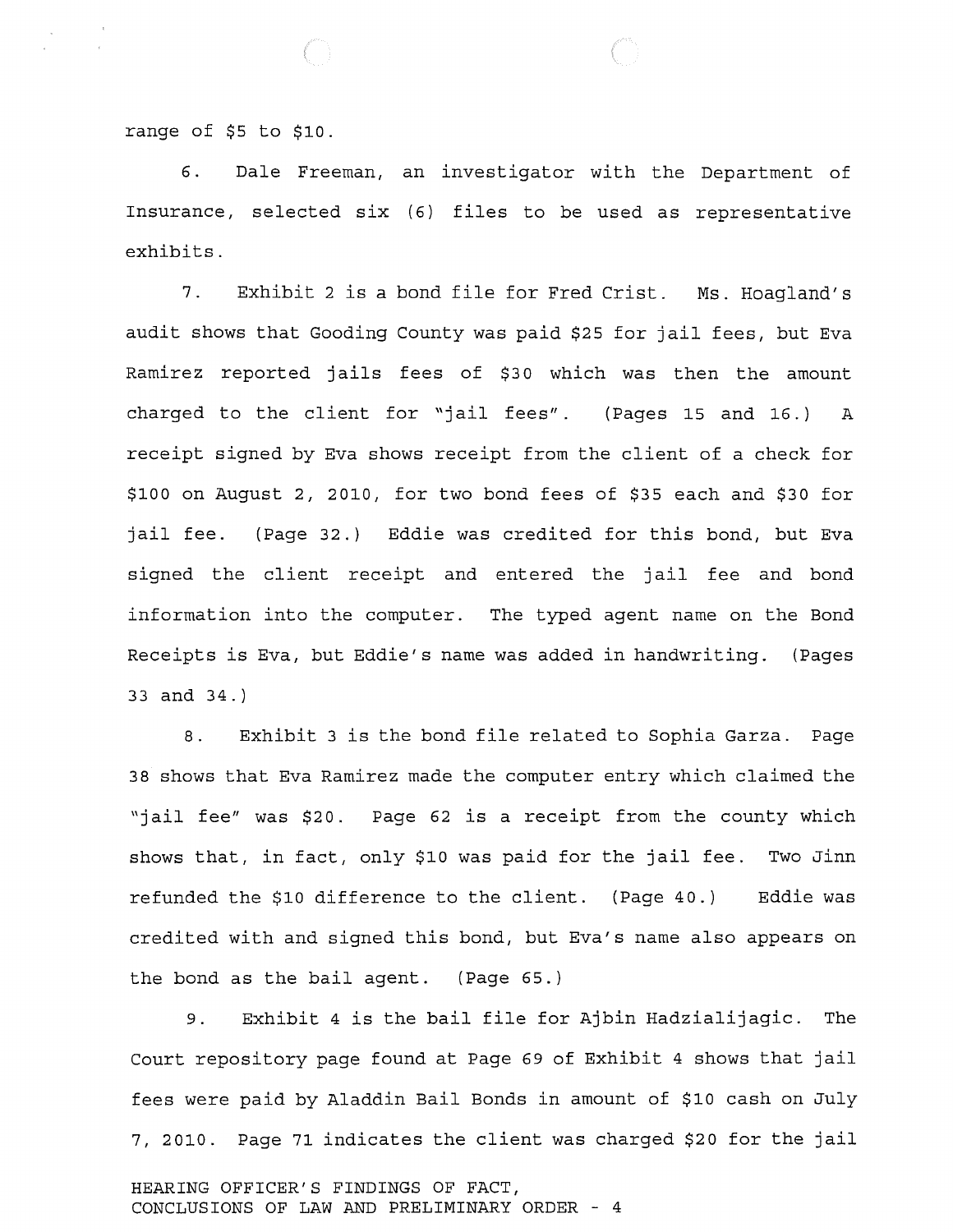fee. Page 96 indicates Eva Ramirez was the bond agent on this bond, but Eddie signed and was credited for this bond.

10. Exhibit 7 is the bail file for Ramiro Banuelos. Page 110 indicates the Twin Falls County Court issued a receipt to Aladdin Bail Bonds on January 28, 2010, for \$10 cash for the "Sheriff's Fees" on one case and Page 111 is a receipt on January 28, 2010, for \$10 cash payment for the "Sheriff's Fees" on another case. Total jail fees paid was \$20. Page 112 indicates the client was charged \$25 for these fees. The repository pages for the two criminal cases shows the payment of \$10 in each of the two cases for a total of \$20 for Sheriff's fees. (Pages 113 and 114.) Pages 119 and 120 indicate this bond was written by Eva Ramirez. Eva provided a receipt for this client for a cash payment on January 28, 2010, which included \$25 for these Sheriff's Fees. (Pages 129 and 131.)

11. Exhibit 8 is the bail file related to Briana Carey. The Court repository records in this case found at Page 137 shows the payment of \$10 cash by Aladdin for Sheriff's Fees on June 15, 2010. Page 138 shows the client was charged by Eva Ramirez \$20 in "Jail Fees" . Page 140 indicates this bond was written by Eva Ramirez. The client was charged \$20 for those jail fees. (Page 151.)

12. Exhibit 9 is the bail file for Jacob Duncan. The Court repository record shows \$10 in cash was received from Aladdin as payment of "Sheriff's Fees" at Page 156. Page 157 shows that Eva Ramirez entered information in the computer and charged the client \$20 for nJail Fees". Page 159 shows this bond was written by Eva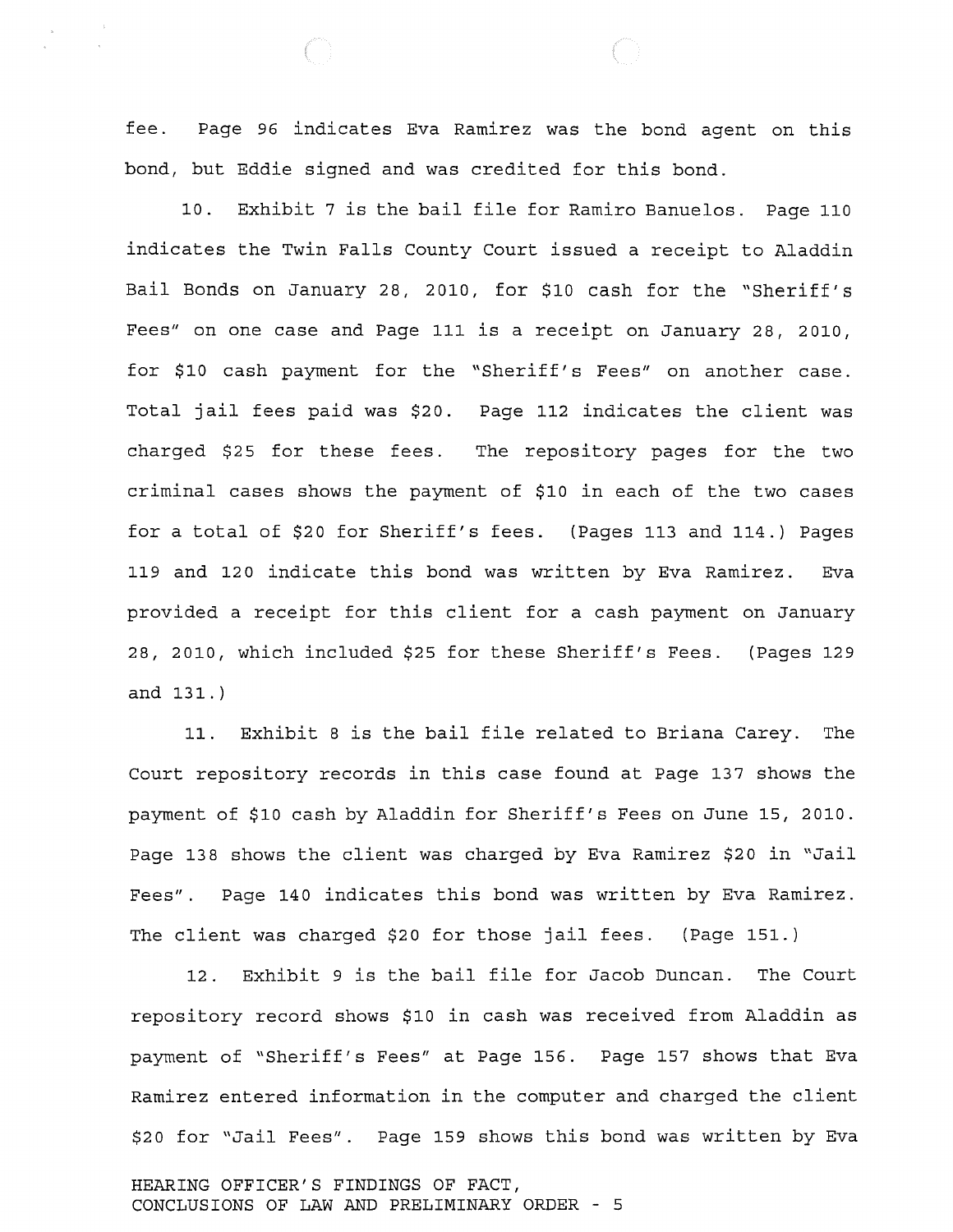Ramirez. The client was charged \$20 for those fees. (Page 168.)

13. On October 11, 2010, the attorney for Two Jinn, Inc., Scott McKay notified the Department of Insurance of the termination of Eva and Eddie and irregularities in Eva and Eddie's charges. (Exhibit 6.) Additional followup information was provided by Scott McKay to the Department on December 9, 2010. (Exhibit 5.)

14. Eva and Eddie argue there is no proof they personally benefitted from the overcharges. However, Stephanie Hoagland's unrefuted evidence establishes bail agents are reimbursed for the jail fees which the agent has paid.

15. Eva and Eddie further argue these were merely clerical errors and there were some undercharges. There were overcharges in approximately 10% of the cases and undercharges in less than 1%. The evidence establishes the jail fees were paid and computer entries made and payments received from clients the same day. The evidence establishes the overcharges were intentional. Even if the overcharges were not intentional, they represent egregious and serious errors in record keeping detrimental to the clients.

16. The evidence establishes that Eva Ramirez improperly overcharged clients for jail fees and received personal reimbursement for those overcharges.

17. Eddie correctly argues that no evidence was presented to establish that he directly overcharged jail fees to clients or ever entered jail fees into the computer. However, the evidence clearly establishes he signed as the bail agent on the three specific cases attributable to him. Consequently, knew or should have known he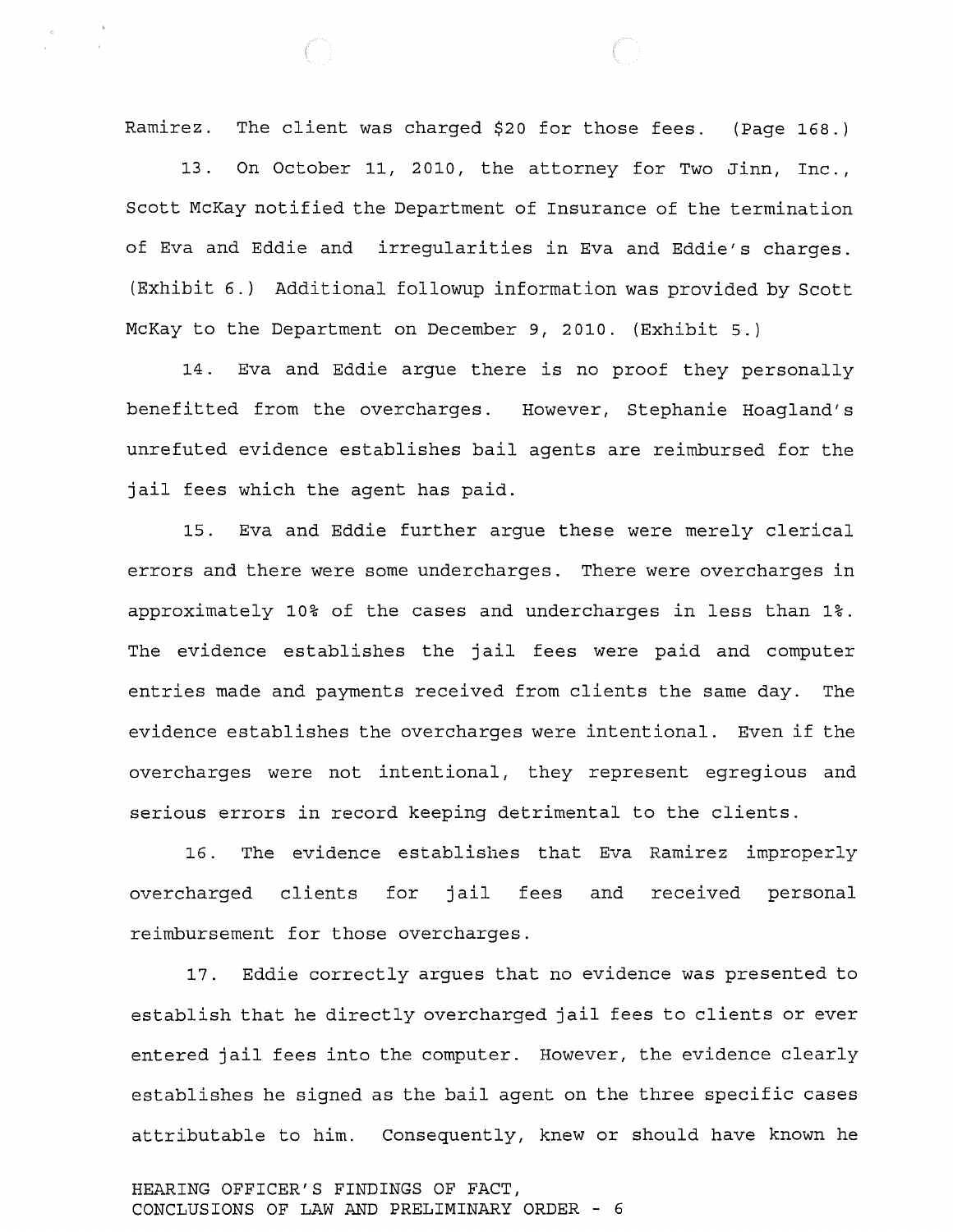was legally responsible for the misconduct of Eva on those three cases.

## **CONCLUSIONS OF LAW**

18. A bail agent is responsible for maintaining complete records of any charges collected as part of a bail transaction. Idaho Code §41-1041(2).

19. Pursuant to Idaho Code §41-1045, a bail agent is responsible for the actions of others acting on his behalf.

20. Respondent violated Idaho Code §41-1016 (1) (d) by misappropriating or converting monies received during an insurance transaction.

21. Respondent violated Idaho Code §41-1016(1) (h) by using fraudulent or dishonest practices or demonstrated incompetence, untrustworthiness or financial irresponsibility which was a source of injury or loss to the public.

22. Respondent violated Idaho Code §41-1042 by collecting money in a bail transaction not authorized by statute.

23. Respondent violated Idaho Code §41-1323 by wilfully collecting jail fees in excess of fees charged by the jail.

24. Respondent's violations provide grounds to revoke Respondent's Resident Bail Agent License and impose a \$1,000 fine. Idaho Code §§41-1016(1) and 41-117.